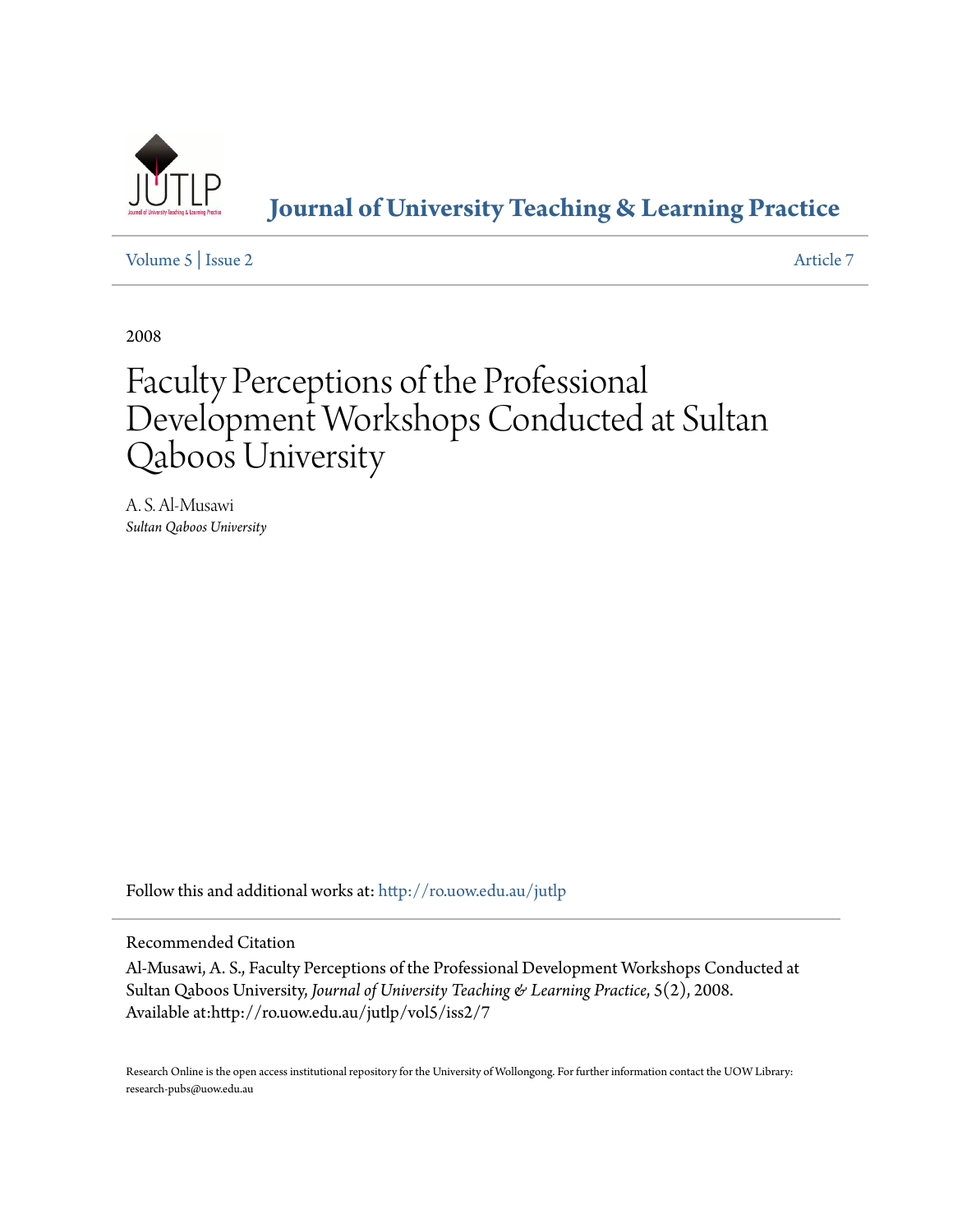#### **Abstract**

This study was conducted to analyse the faculty perceptions of the development workshops conducted at Sultan Qaboos University, the only public university in the Sultanate of Oman. Following a needs assessment, a proposed plan for professional development workshops was developed, with the resultant workshops being delivered in 2001. Findings show that most participants positively perceive the components of the workshops, which reflect to some extent, the participants' satisfaction. Qualitative analysis of data shows that the participants see some strengths, weaknesses, and improvements in these workshops. The study summarises the conclusions, implications and recommendations.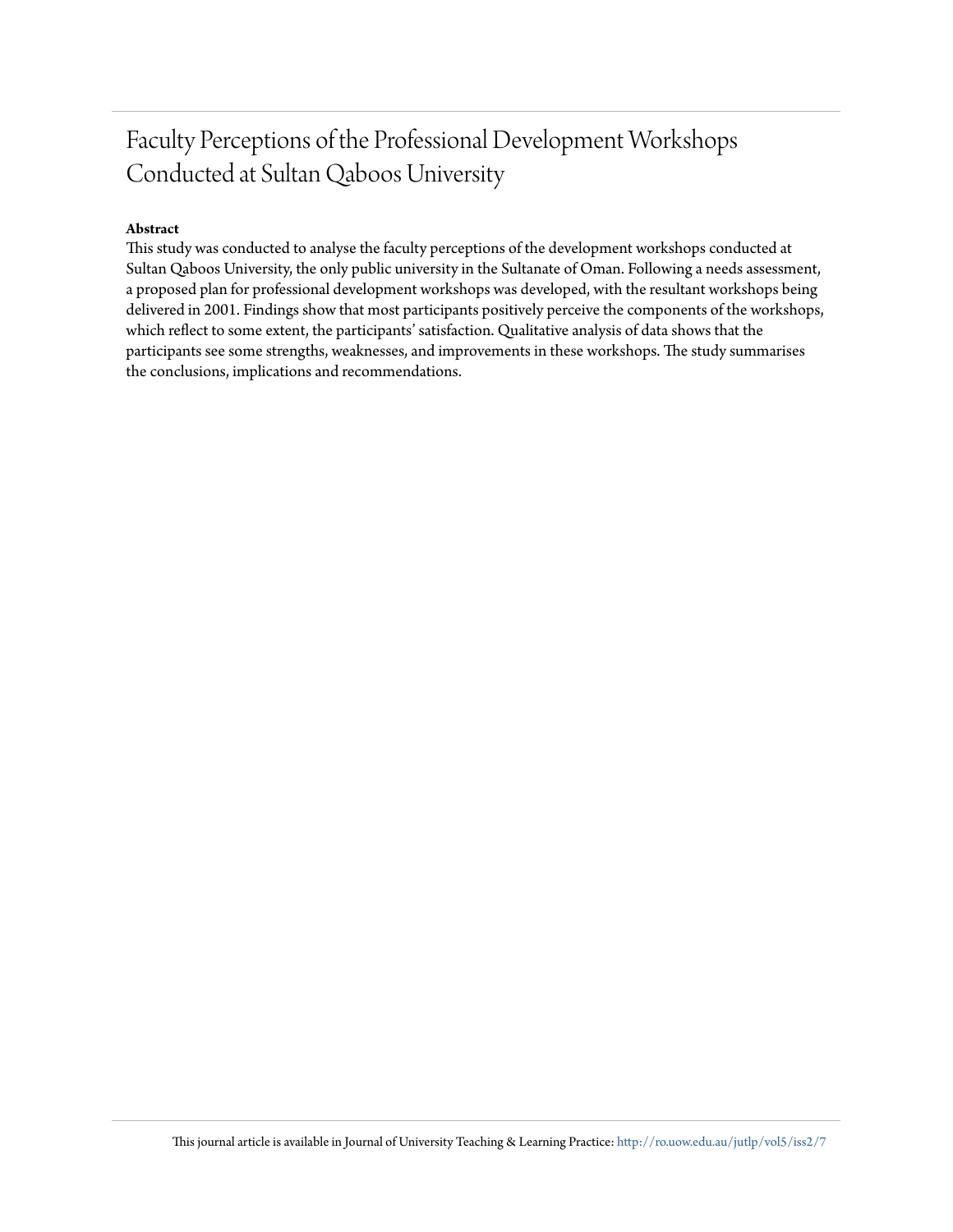

## **Ali S. Al-Musawi**

Sultan Qaboos University asmusawi@omantel.net.om

## **Abstract**

*This study was conducted to analyse the faculty perceptions of the development workshops conducted at Sultan Qaboos University, the only public university in the Sultanate of Oman. Following a needs assessment, a proposed plan for professional development workshops was developed, with the resultant workshops being delivered in 2001. Findings show that most participants positively perceive the components of the workshops, which reflect to some extent, the participants' satisfaction. Qualitative analysis of data shows that the participants see some strengths, weaknesses, and improvements in these workshops. The study summarises the conclusions, implications and recommendations.*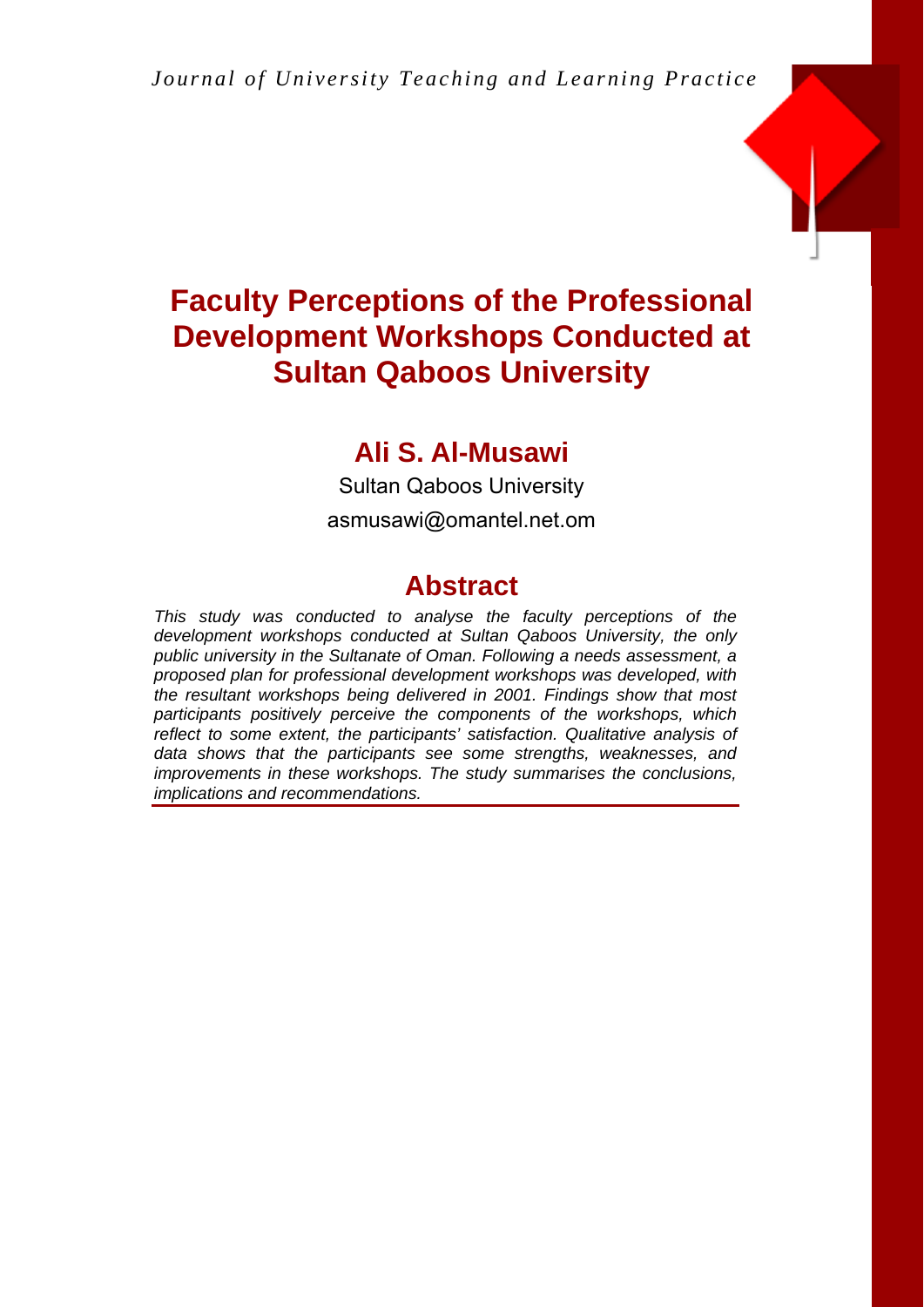*Ali S. Al-Musawi*

## **Introduction**

Professional development is provided through an academic in-service series of workshops designed for higher education faculty members. Since many faculty members in higher education institutions, especially those in majors other than education, complete their degree programs with a deep knowledge of their disciplines, but generally have little or no educational basics of classroom teaching; these workshops were developed to address that gap. Higher education institutions have found it necessary to implement professional development activities to assist faculty in developing the skills and strategies necessary to provide effective instruction (Van Ast, 1999).

## **Literature Review**

#### *Impact on Teaching.*

The literature indicates that professional development is closely related to strengthened faculty morale and vitality, improved teaching performance, enhanced research motivation and productivity, and increased job satisfaction and work commitment. It also shows that reflection through self-regulated learning, continuous conversations, collegial partnership, and teacher-teacher dialogue can enhance our understanding of educational development in higher education settings (Kang, and Miller, 2000; Kreber, 2004; Haigh, 2005; Mathias, 2005; Fraser, 2006; Warhurst, 2006, Blackmore and Blackwell, 2006; Penlington, 2008). A review of literature also shows that there were more positive changes among lecturers who had attended more pedagogical courses than among teachers who had not attended them (Postareff, Lindblom-Ylanne and Nevgi, 2008).

#### *Planning and Modes of Provision.*

Frey and Overfield (2000) state that prior to implementation, a needs assessment including trainers, clients and managers should be conducted to determine the framework for professional development workshops. Instructional objectives have to be established based on the needs assessment. Following a review of instructional objectives, the workshop should address assessment techniques in the cognitive, affective and psychomotor domains of learning. Professional development workshops may include orientation sessions, seminars or forums, consultations, newsletters or short courses (Pierce, 1996).

#### *Technology Integration.*

Professional development workshops presently use technologies such as: e-mail, audio visual aids, bulletin boards, chat rooms and hyperlinks to enhance faculty performance both in traditional oncampus classrooms and in online courses. The use of these technologies to support professional development activities exposes them to techniques that they can use in the classroom (Cyrs, 1997). Some professional development centres ensure they use new methods in order to help faculty and students to incorporate technology in their courses (Cahn, 1999). Shephard (2004) claims that the increasing use and expectations of information and communication technologies to support student learning in traditional universities are leading to a greater need for team-based approaches to support learners. Gentry, Denton, and Kurz (2008) conclude that teachers who accessed the technological resources generally reported having a positive experience, reporting shifts in their attitudes towards instruction and changes in instructional practices. Recent literature finds that blended mode of online follow-up with or without peer interaction positively affected lecturers' attitudes towards the face-toface professional development program; and that teacher educators are well advised to introduce such approach in their institutions (Green and Cifuentes, 2008).

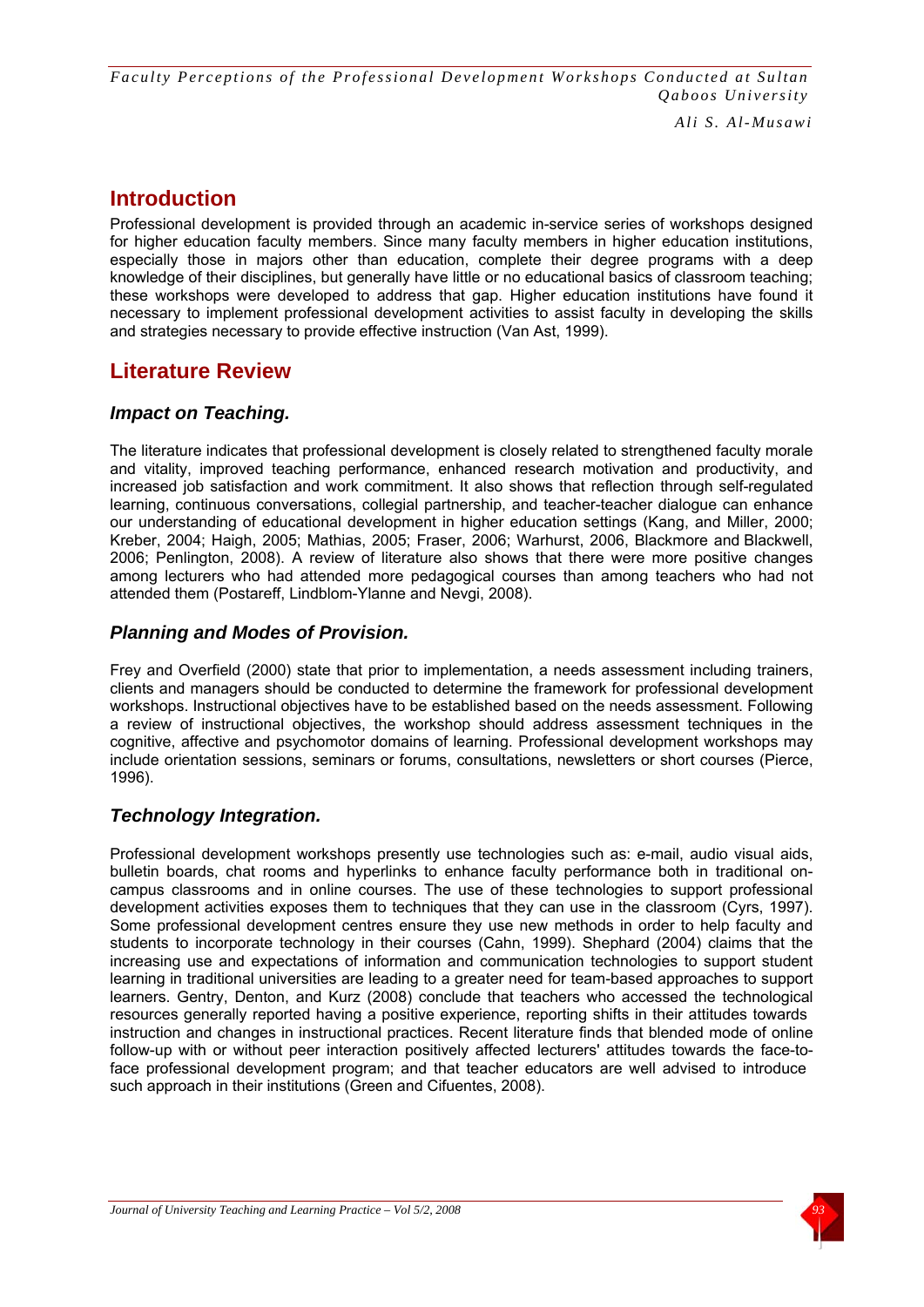*Ali S. Al-Musawi*

#### *Challenges and Impediments.*

The literature shows that professional development workshops are underdeveloped because of inflexibility to clients' needs, irrelevance to clients' attitudes and lack of financial resources; factors that may inhibit professional development effectiveness (Wallin and Smith, 2005**)**. In a time of tight budgets, however, decision makers can direct their limited resources to areas of professional development that will have the greatest impact on instruction while providing significant support to faculty**.** 

Professional development workshops are also challenged with a lack of strategic planning and little evaluation. According to Murray (1999), many professional development workshops in higher education colleges lack cohesiveness and are better characterised as a mix of loosely connected services. In addition, professional development workshops have failed to inspire lasting pedagogical changes among faculty (Caffey, 1979; Miller and Ratcliff, 1986; Richardson and Moore, 1987; Gamble, 1988; Schuster, 1990; Brawer, 1990; Maxwell and Kazlauskas, 1992). However, Steinert et al. (2006) recently found that overall satisfaction with faculty development programs was high and participants consistently found these programs acceptable, useful and relevant to their objectives. He concludes that participants reported positive changes in attitudes toward faculty development and teaching.

#### *International Practices.*

To organise the professional development activities, many American, European, and Middle-Eastern higher education institutions establish training centres on their campuses to 'foster and support excellence in teaching, learning, research and other scholarly activities through a variety of academic endeavours' (CTSE, 2008). Trowler and Bamber (2005) indicate that a number of countries including Sweden, Norway and the UK have considered the introduction of compulsory faculty development for higher education faculty members. They also assess whether such a policy is likely to achieve its aims and the issues that may arise as the policy is implemented. They conclude that while compulsory higher education faculty development may achieve some of its goals, as a standalone policy it is unlikely to achieve them all. In Pakistan, Mohammad and Harlech-Jones (2008) suggest that the collaborative teachers' partnership advances the understanding of teachers' problems, resolves them on the spot and provides teachers with the confidence and courage to transcend the constraints of their workplaces while developing professionally.

## **Professional development at Sultan Qaboos University**

#### *Planning Stage*

Sultan Qaboos University (SQU), the only public university in the Sultanate of Oman, responded to the need for professional development when it started in 1995 through individual efforts but has developed a systematic approach by late 2000. Following a needs assessment that covered all SQU faculty members and colleges, a proposed plan for a series of professional development workshops was submitted and approved by the Academic Council of SQU in 2001.

#### *Aims and Objectives*

The aim for such workshops was to enhance the quality of teaching and foster a positive learning environment in order to help faculty members carry out their teaching functions effectively, making themselves ready for a growing role and reinforce job satisfaction. The workshops are intended for faculty members to: provide them with information about the university and higher education learning processes; promote their talents for designing learner-centred courses; improve their skills for presenting information and implementing instructional strategies; provide them with support for designing, selecting and utilising appropriate information and communication technologies and instructional media; develop their testing and assessment skills to support student learning; develop

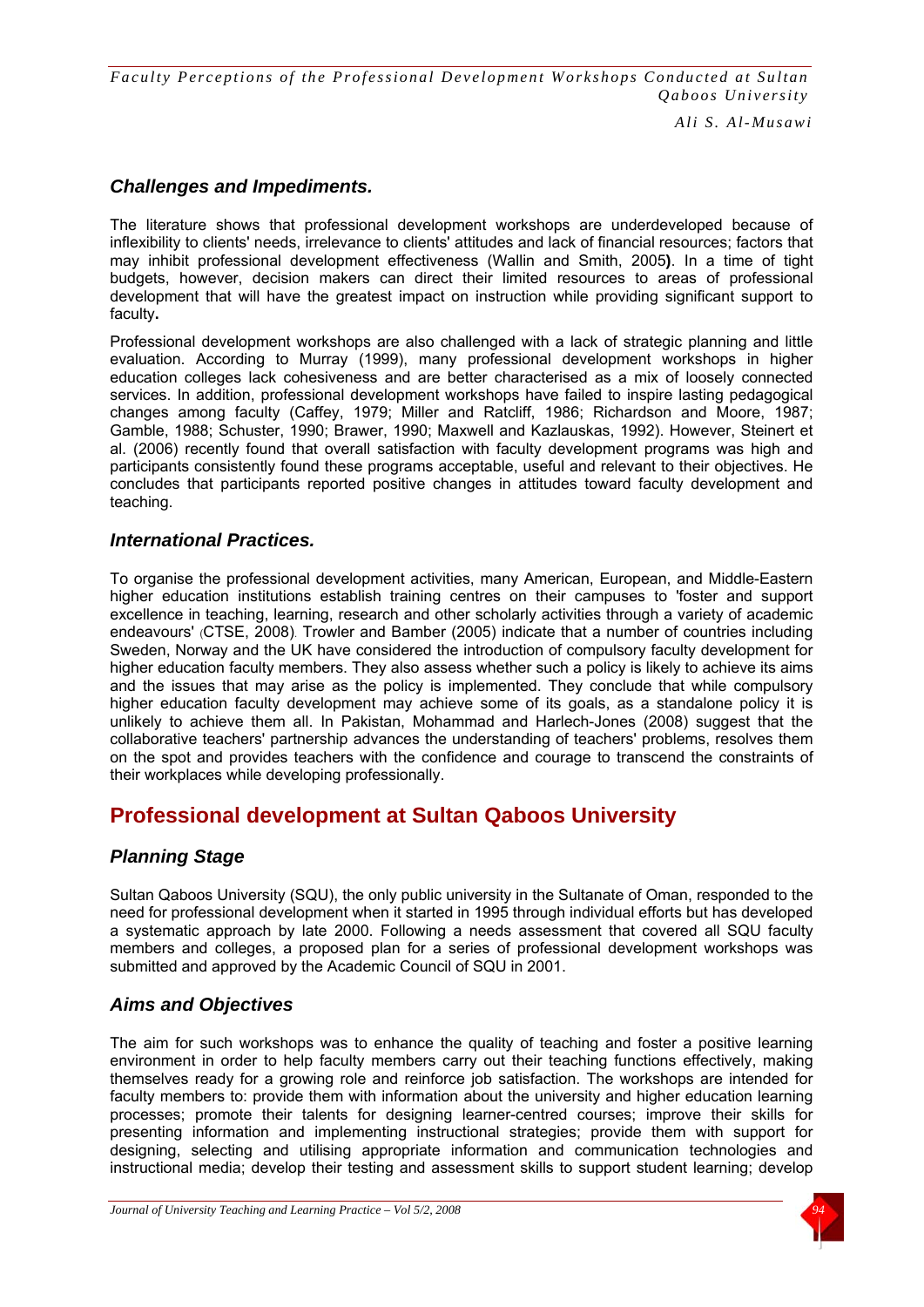*Ali S. Al-Musawi*

their research skills; and provide them with information on academic advising, supervision and the University credit system (refer also Pierce, 1996).

#### *Implementation Stage.*

To achieve these goals, eight training modules have been run as workshops since Fall Semester 2001. Each workshop emphasises a practical approach where the participants are asked to conduct activities and do assignments related to their various majors. Each participant was given a manual that contains further details of all modules at the beginning of each workshop. Although attendance at the workshops was not compulsory, the participants were asked to attend and complete all eight prescribed modules of the workshop. More senior faculty can attend all or part of the workshop. The workshops were attended by junior and newly appointed faculty members, teaching assistants, and demonstrators.

The workshops were delivered by a team of teaching and learning experts who designed the course content and materials. The team of experts comprised instructional developers from the University Instructional Development Unit (UIDU) and other specialists from the Centre of Educational Technology, College of Education and Research and Admissions Deanships. To give the workshops credibility and key support, they were officially opened and ended in the presence of a senior administrator.

At least one workshop was conducted by the UIDU between or within semesters and lasted for 10 days. UIDU ran 2-3 annual workshops for as many as 15 participants in each workshop. Most of these workshops were in English with some conducted in Arabic. Release from duties was granted for participants throughout workshop period and attendance is monitored by the workshops' coordinators. Each participant was given a certificate of attendance and satisfactory completion at the end of the workshop provided that s/he completes the whole package of eight modules.

#### *Evaluation*

Participants' reaction was measured through an attitudinal questionnaire designed to assess their satisfaction with the workshop. Data analysed in this paper are drawn from these questionnaires. Other mechanisms set in the original proposed plan include: pre/post tests, observations, video-taped practices, and written reports and assignments. These have been rarely implemented. It was also planned that an international accreditation through an external formal review of the workshop quality must be sought but this has not been implemented yet.

## **Purpose of the Study**

This study was conducted to analyse participants' perceptions of the quality of professional development workshops run at SQU. The study questions are as follows:

- 1. How do faculty members at Sultan Qaboos University perceive the presentations of professional development workshops?
- 2. How do they perceive the presenters of professional development workshops?
- 3. What difference in their knowledge do professional development workshops make?
- 4. To what extent do professional development workshops meet their expectations?
- 5. Is there any statistical difference between the participants' perceptions of the presentations/presenters/knowledge acquisition/expectations of professional development workshops and workshop language/specialisation?
- 6. What are the points of workshops' strengths, weaknesses, improvements, and implications in these workshops as perceived by the participants?

This study is important because feedback on professional development quality is vital to SQU. After seven years of implementation, the time comes when data derived from workshops participants' responses need to be analysed and implications are to be incorporated. Participants perceptions are discussed below to enable us understand their reactions towards the existing series of workshops.

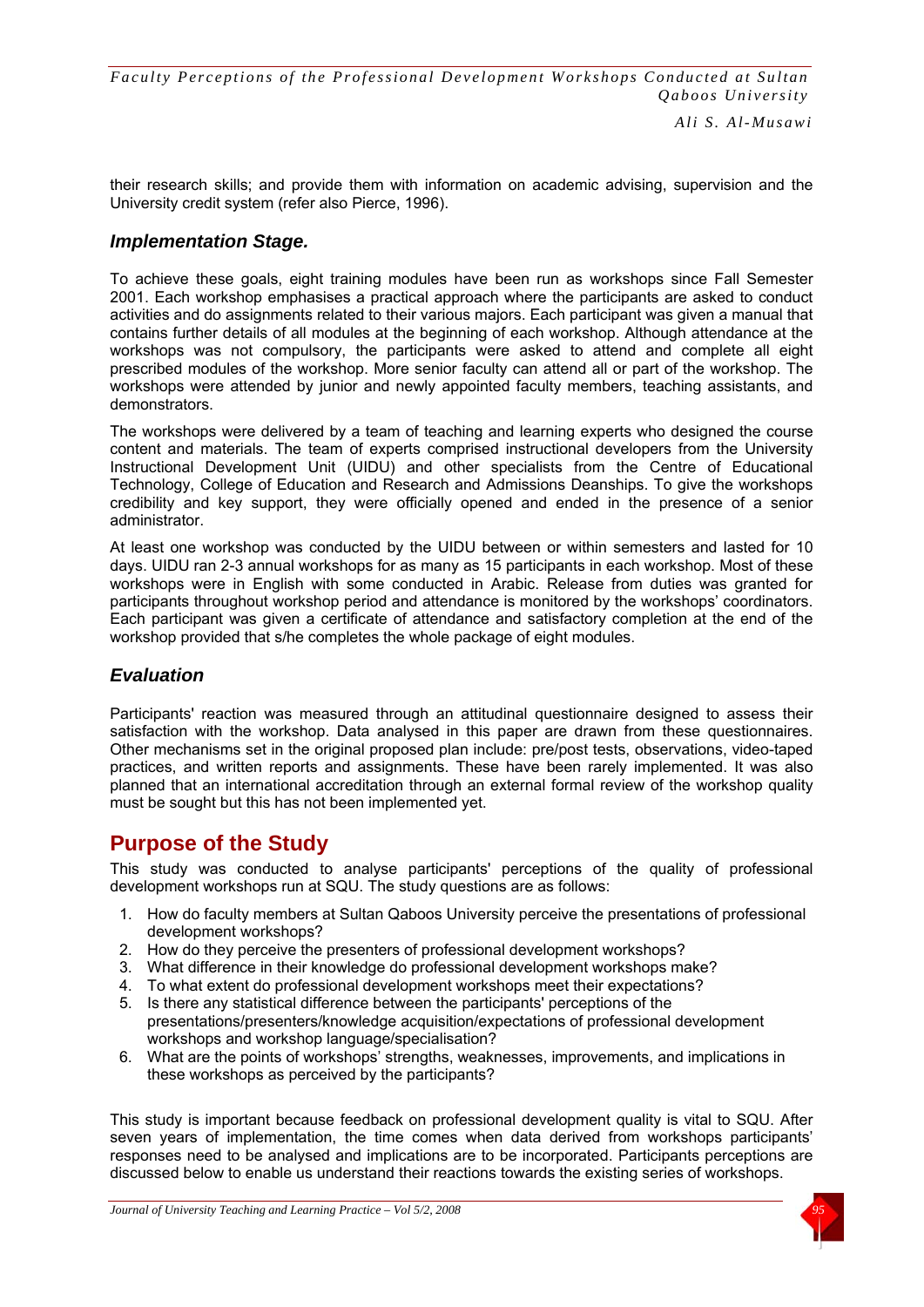*Ali S. Al-Musawi*

## **Method**

#### *a. Instrument*

The main instrument was a questionnaire developed by the UIDU. The questionnaire was first reviewed by some specialists in evaluation and measurement. Then, a pilot survey of the questionnaire was administered to some faculty members. Third, the face validity of the instrument was established by presenting the instrument to a group of referees in the areas of educational technology, educational psychology, and curriculum and instruction. The experts made some modifications and added 3 items. Then the reliability coefficient was measured by  $\alpha$  Cronbach and it was found to be 0.87. The final draft of the questionnaire was composed of three sections: (1) the presentation, (2) the presenter, and (3) knowledge acquisition, preceded by general information (the participant's name, specialisation, and workshop language). The first and second sections were Likert type scales and the third composed of two pre/post percentile measuring scales. One more yes/no question was given to know whether the participant's expectations are met or not. The total items of the questionnaire are summarised in Table 1 below. An open-ended commentary space was also provided at the end to allow for any qualitative response.

| Field                 | Field's items |  |
|-----------------------|---------------|--|
| The Presentation      |               |  |
| The Presenter         | 6             |  |
| Knowledge Acquisition | 2             |  |
| Expectations          |               |  |

#### **Table 1. Instrument items**

#### *b. Subjects of the Study*

The population of this study included 160 faculty members representing all professional development workshops' participants at SQU over the years 2002-2005. The questionnaire was distributed to all faculty members and a total of 66 participants returned their questionnaires. This sample represents 41.2% of the total population.

#### *c. Study Design and Data Analysis*

In this study, the dependent variable is the professional development workshops quality (in terms of: presentation, presenter and knowledge acquisition) as perceived by faculty responses to the questionnaire items. The independent variables (as posed in the second question) are the specialisation (two levels: science for Colleges of Science, Medicine, Engineering, and Agriculture and Marine Sciences; and art for Colleges of Arts and Social Studies, Education, and Business and Commerce), and the workshop language (two levels: Arabic and English). Some statistical treatments were used to analyse data such as percentages, frequencies, means, standard deviations, and t-test.

## **Findings and Discussion**

#### *The Presentation Items*

The participants were asked to rate their perceptions of the items related to presentation using a scale of five categories: strongly agree, agree, undecided, disagree and strongly disagree. Table 2 below shows the descriptive statistics of presentation items.

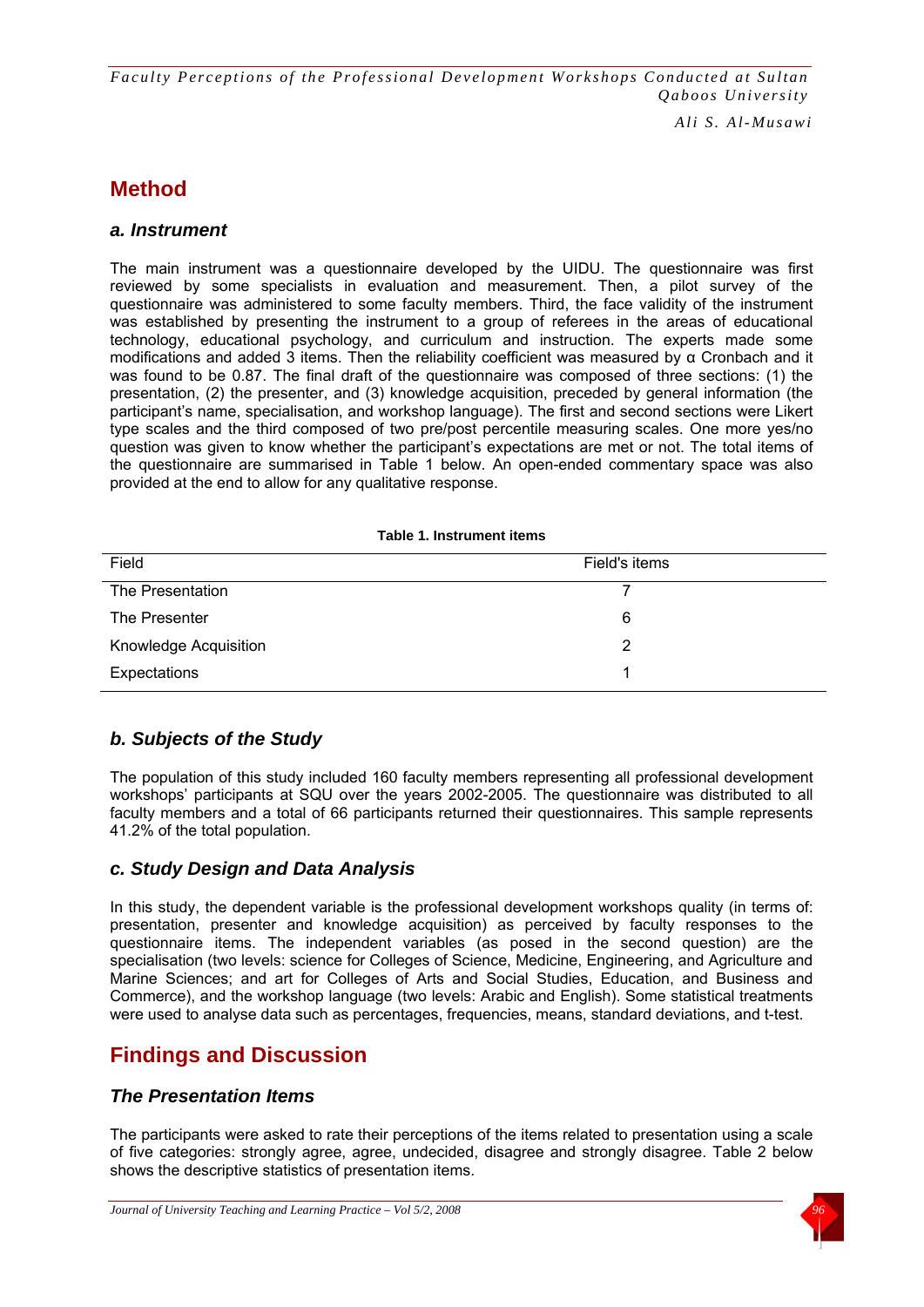*Ali S. Al-Musawi*

| Item                                         | Frequencies |    |                |                          |                | Mean* | <b>SD</b> |
|----------------------------------------------|-------------|----|----------------|--------------------------|----------------|-------|-----------|
|                                              | <b>SA</b>   | A  | <b>UN</b>      | D                        | <b>SD</b>      |       |           |
| Concepts/Ideas are clear                     | 35          | 27 | $\overline{2}$ | 1                        | 1              | 4.42  | .766      |
| Concepts/Ideas are new                       | 18          | 31 | 9              | 6                        | $\overline{2}$ | 3.86  | 1.021     |
| Concepts/Ideas are<br>applicable in teaching | 24          | 29 | 11             | 1                        | $\mathbf 1$    | 4.12  | .851      |
| More materials are needed                    | 7           | 28 | 14             | 13                       | 4              | 3.32  | 1.098     |
| AV tools/equipment used<br>are helpful       | 26          | 33 | 6              | $\overline{\phantom{0}}$ | 1              | 4.26  | .751      |
| Lecturing environment is<br>helpful          | 32          | 30 | 1              | $\overline{2}$           | 1              | 4.36  | .797      |
| Time is enough to cover all<br>ideas         | 16          | 33 | 7              | 8                        | 2              | 3.80  | 1.041     |

#### **Table 2. Frequencies, means and standard deviations of the participants' responses to the presentation items (n=66)**

\*Theoretical Mean between 0-4

Table 2 above shows that the means are between 3.32 and 4.42. This means that most participants perceive the presentation items positively since all the means were above the theoretical mean of 2.5. This finding reflects, to an extent, the participants' satisfaction with these items. However, the presentation materials item received the least mean of 3.32, which indicates that a large number of participants would prefer more handouts and other printed/electronic resources.

In order to shed more light on this finding, two t-tests were conducted for both the workshop language and participants' specialisation variables in relation to their perceptions of the presentations items. Tables 3 and 4 below show the findings of these t-tests.

#### **Table 3. Workshops presentation items t-test for workshop language**

| Language |    | Mean   | SD     |      | Sig.        |
|----------|----|--------|--------|------|-------------|
| Arabic   | 34 | 4.0546 | .42058 | .477 | $.635$ (NS) |
| English  | 32 | 3.9866 | .70953 |      |             |

| Table 4. Workshops presentation items t-test for specialization |    |        |        |       |             |
|-----------------------------------------------------------------|----|--------|--------|-------|-------------|
| Specialization                                                  |    | Mean   | SD     |       | Sig.        |
| Science                                                         | 30 | 3.9143 | .67174 | 1.394 | $.168$ (NS) |
| Art                                                             | 36 | 4 1111 | .47209 |       |             |

Tables 3 and 4 above indicate that no significant differences due to either variable exist. This means that neither workshop language nor participants specialisation has an impact on the participants in terms of their perceptions towards the presentation items.

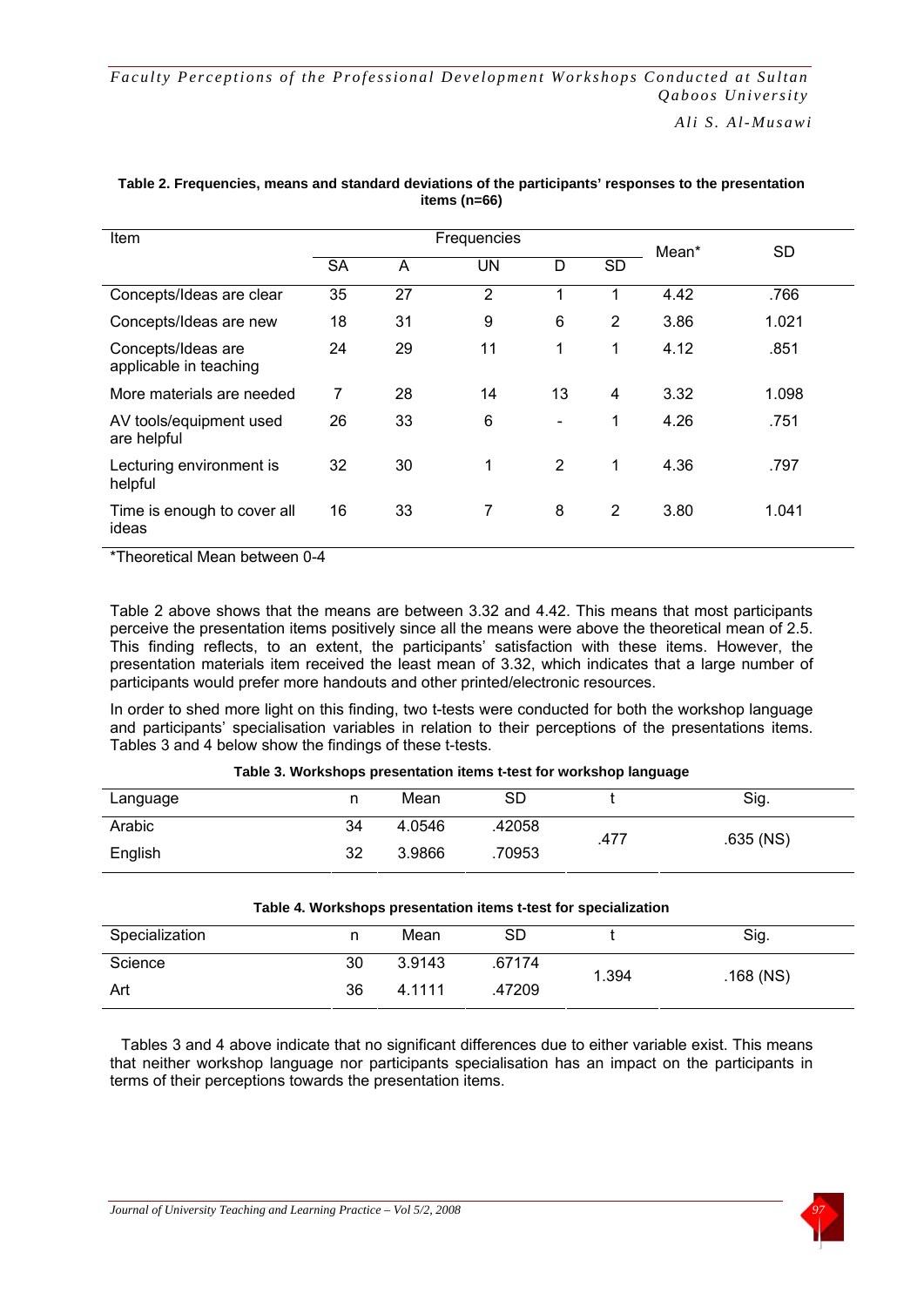#### *The Presenters Items*

The participants were asked to rate their perceptions of the items to do with the workshops presenters using a scale of five categories: strongly agree, agree, undecided, disagree and strongly disagree. Table 5 below shows the items as perceived by the participants.

| Items                                | Frequencies |    |    |   |    | Mean* | SD    |
|--------------------------------------|-------------|----|----|---|----|-------|-------|
|                                      | <b>SA</b>   | A  | UN | D | SD |       |       |
| Explaining ideas/information         | 30          | 17 | 7  | 5 | 7  | 3.88  | 1.353 |
| Designing/Using media<br>effectively | 20          | 24 | 11 | 4 | 7  | 3.70  | 1.265 |
| Giving lively/relevant<br>examples   | 23          | 27 | 6  | 2 | 8  | 3.83  | 1.284 |
| Discussing and questioning           | 22          | 28 | 4  | 4 | 8  | 3.79  | 1.307 |
| Achieving goals                      | 19          | 27 | 11 | 1 | 8  | 3.73  | 1.247 |
| Evaluating learning                  | 12          | 33 | 10 | 6 | 5  | 3.62  | 1.120 |

| Table 5. Frequencies, means and standard deviations of the participants' responses on presenters items |
|--------------------------------------------------------------------------------------------------------|
| $(n=66)$                                                                                               |

\*Theoretical Mean between 0-4.

Table 5 above shows that the means are between 3.62 and 3.88. This means that most participants perceive the presenters items positively since all the means were above the theoretical mean of 2.5. This finding reflects the participants' satisfaction with these items. It could be said, however, that the satisfaction is moderate if compared to the presentation items shown in Table 2. The frequencies show many responses that fall under (undecided), (disagree) and (strongly disagree) categories. Items with the least means were 'evaluation of learning' (3.62) and 'effective use of media' (3.70), both of which are extremely important for the presenters. This suggests the need to equip the presenters with these skills.

In order to shed more light on this finding, two t-tests were conducted for both the workshop language and participants' specialisation variables in relation to their perceptions of the presenters' items. Tables 6 and 7 below show the findings of these t-tests.

| Table 6. Presenters' items t-test for workshop language |    |        |                                                      |       |           |
|---------------------------------------------------------|----|--------|------------------------------------------------------|-------|-----------|
| Language                                                | n  | Mean   | <b>SD</b>                                            |       | Sig.      |
| Arabic                                                  | 34 | 3.7696 | 1.10098                                              | .085  | .933 (NS) |
| English                                                 | 32 | 3.7448 | 1.27843                                              |       |           |
|                                                         |    |        |                                                      |       |           |
|                                                         |    |        | Table 7. Presenters' items t-test for specialization |       |           |
| Specialisation                                          | n  | Mean   | SD                                                   |       | Sig.      |
| Science                                                 | 30 | 4.0944 | .80430                                               | 2.275 | .027(S)   |
| Art                                                     | 36 | 3.4769 | 1.36983                                              |       |           |

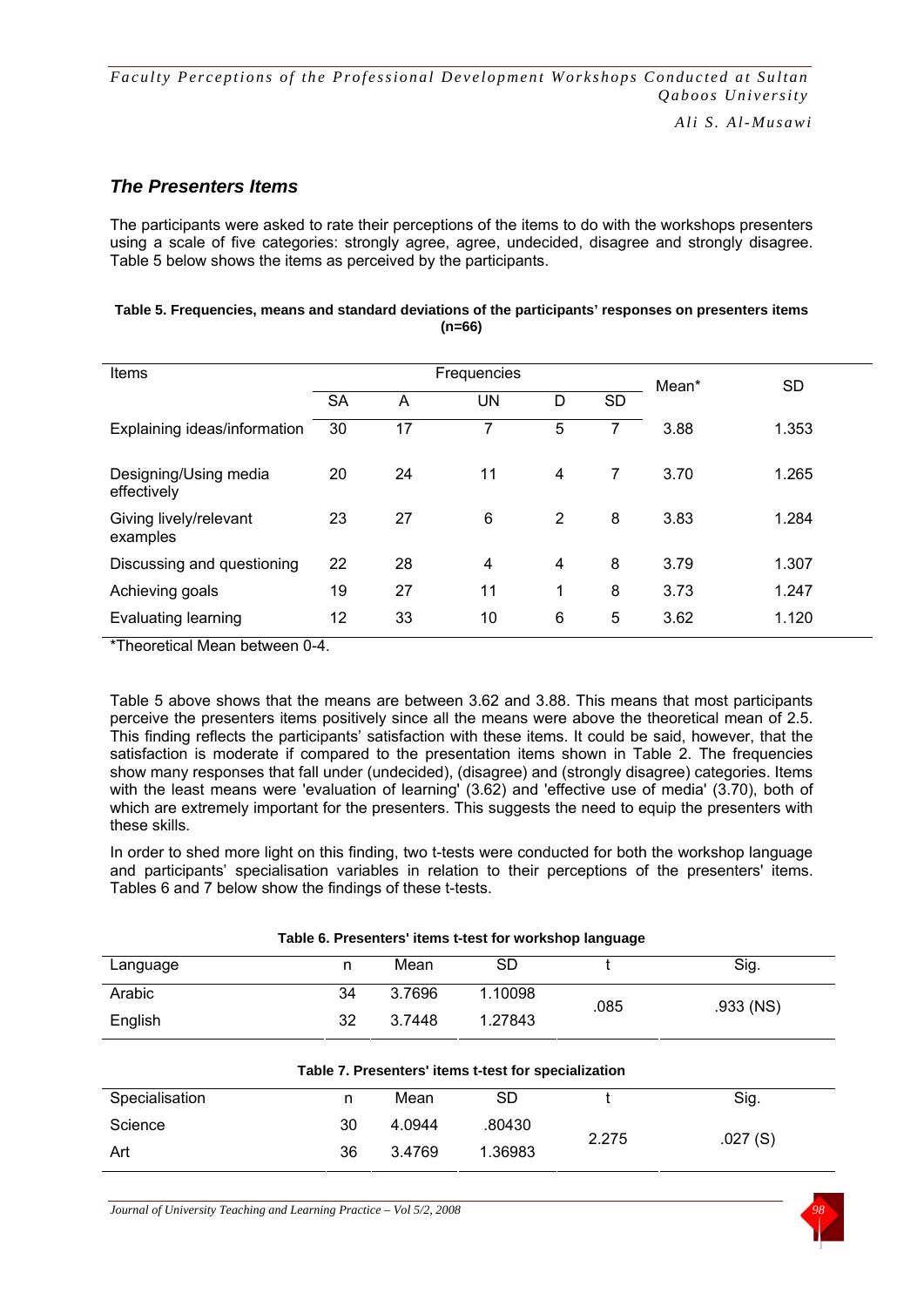Tables 6 and 7 above indicate that no statistically significant differences due to either variable exist. This means that neither workshop language nor participants specialisation has an impact on the participants of the presenters' items.

#### *Knowledge Acquisition*

The participants were asked to rate the percentage of their prior knowledge to the workshops attended using a scale of eleven percentage categories (from 0% to 100%). Table 8 below lists these items as perceived by the participants.

| Prior Knowledge (%) | Frequency*              | Percent* |
|---------------------|-------------------------|----------|
| $\overline{0}$      |                         | 1.5      |
| $10$                | $\mathbf 5$             | 7.6      |
| 20                  | 5                       | 7.6      |
| $30\,$              | $\overline{\mathbf{4}}$ | 6.1      |
| 40                  | $\,6$                   | 9.1      |
| 50                  | 7                       | 10.6     |
| 60                  | 9                       | 13.6     |
| 70                  | 11                      | 16.7     |
| 80                  | 7                       | 10.6     |
| 90                  | $\,6$                   | 9.1      |

#### **Table 8. Percentages of the participants' responses on their prior knowledge (n=61)**

\*Missing values= 5 (7.6%)

Table 8 above show that most participants' prior knowledge falls between 50% and 80%. This implies that a high degree of prior knowledge. This in turn should make the planners of the workshops aware of the previous knowledge already gained by their workshops' attendees.

To compare the findings of the participants' perceptions of their prior knowledge with their post one, they were asked to rate the percentage of their post knowledge after the workshops attended using a scale of eleven percentage categories from 0% to 100%. Table 9 below lists these items as perceived by the participants.

| Post Knowledge (%) | Frequency* | Percent* |  |
|--------------------|------------|----------|--|
| 20                 |            | 1.5      |  |
| 30                 |            | 1.5      |  |
| 40                 | 4          | 6.1      |  |
| 50                 | 8          | 12.1     |  |
| 60                 |            | 1.5      |  |
| 70                 | 6          | 9.1      |  |
| 80                 | 16         | 24.2     |  |

#### **Table 9. Percentages of the participants' responses on their post knowledge (n=61)**

*Journal of University Teaching and Learning Practice – Vol 5/2, 2008* 

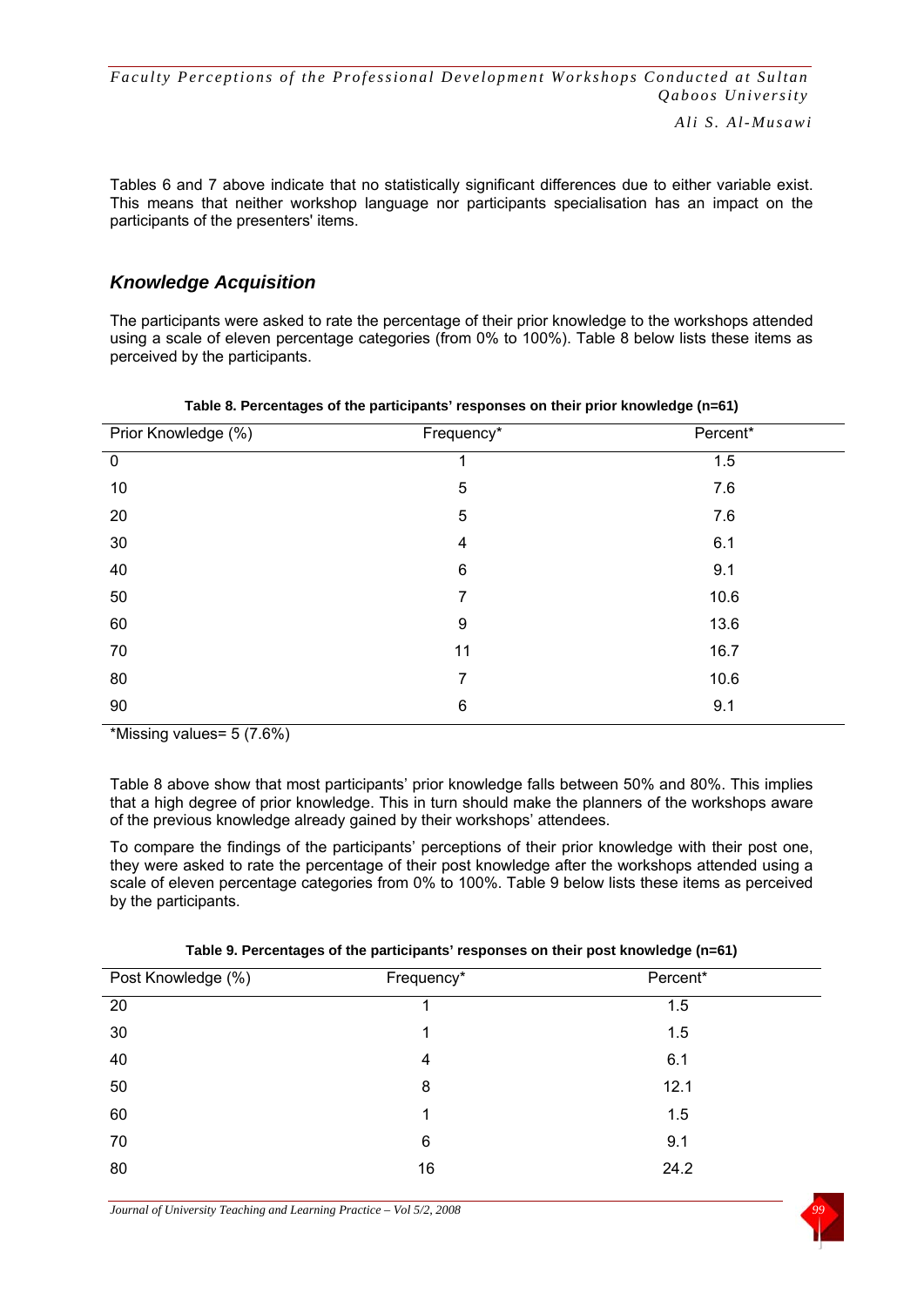*Ali S. Al-Musawi*

| 90  | 18 | 27.3 |
|-----|----|------|
| 100 | 6  | 9.1  |

\*Missing values= 5 (7.6%)

Table 9 above show that 51.5% of the participants' post knowledge falls between 80% and 90%. If this percentile ratio is compared to the findings of prior knowledge in Table 8, it could be said that most participants show a considerable improvement in their knowledge acquisition after attending professional development workshops. Further, it is interesting to have 9.1% of the participants claim a 100% acquisition of post knowledge.

#### *Expectations*

The participants were asked to answer a yes/no question as to whether the workshops met their expectations or not. Table 10 below lists the findings as perceived by the participants.

|  |  | Table 10. Percentages of the participants responses on their expectations (n=60) |
|--|--|----------------------------------------------------------------------------------|
|--|--|----------------------------------------------------------------------------------|

| Response Type | Frequency | Percentage |
|---------------|-----------|------------|
| Yes           | 54        | 81.8       |
| No            |           | 9.1        |

\*Missing values= 6 (9.1%)

Table 10 above shows that 81.8% of the participants perceive that the workshops met their expectations. This again implies high satisfaction with the implementation of the workshops. This finding supports findings shown in Table 3 and Table 5 above.

## **Qualitative Data Analysis**

Out of the 66 participants, 23 participants filled out parts of the open-ended questions. Their comments were analysed qualitatively, categorised and are discussed below.

#### *Workshops Strengths*

Some participants commented that the workshops were: "more than expected", "they exceed our expectations" and they were "excellent", "informative", really useful… sure will gain a lot from them". Another participant recommended that: "these workshops should be conducted every year". Still another participant enthusiastically stated: "I'm proud of the work of UIDU and wish I could take part in these developmental workshops".

It seems that professional development workshops at SQU have some strength as perceived by the participants. These could be summarised in three components: the content, relevance and presenter qualities. As discussed in the literature review, this finding is supported by Blackmore and Blackwell (2006) who indicates that the more congruent are the workshops to the participants self perceptions the more successful they become.

#### *Workshops Weaknesses*

On the contrary, some weaknesses were traced in these workshops. For example, one participant commented: "nothing new was added to me… I studied most of the materials before". Another participant commented saying: "using information technology for teaching purposes is something that can be explained" expressing his disappointment with the presenter's method of presentation.

From the participants' open-ended comments, it can be concluded that the most significant weakness perceived by the participant is the low performance of some presenters. The planners at UIDU need to

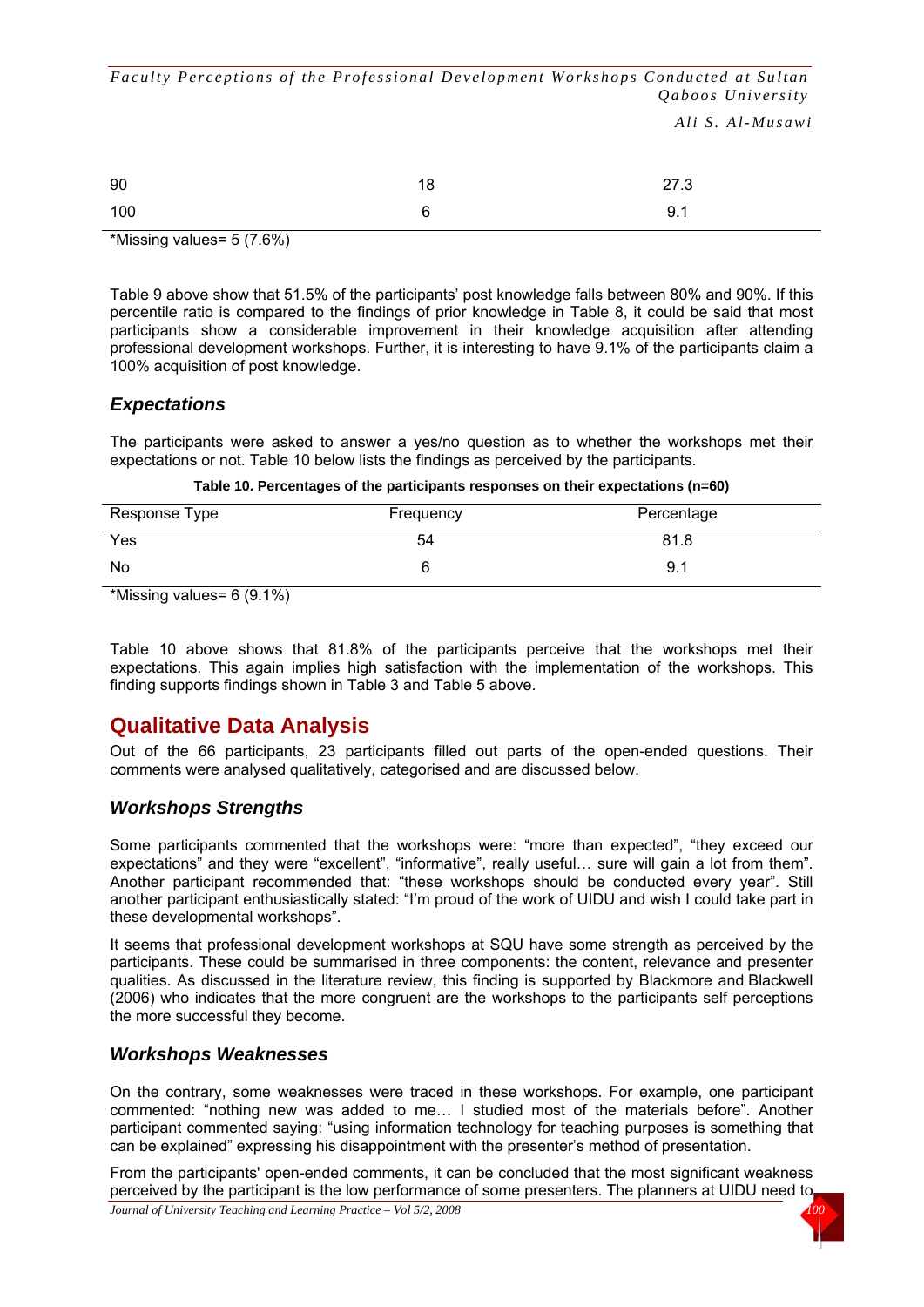*Ali S. Al-Musawi*

give due concern to the selection of presenters of the highest calibre. This finding also emphasises the need to evaluate the participants' prior knowledge as suggested in the findings shown in Table 8. This might eventually reduce the dissatisfaction expressed in the above comments which address issues such as workshops' inconsistency and inflexibility (Caffey, 1979; Miller and Ratcliff, 1986; Richardson and Moore, 1987; Gamble, 1988; Schuster, 1990; Brawer, 1990; Maxwell and Kazlauskas, 1992; Murray 1999, Steinert et al., 2006).

#### *Suggested Improvement*

Table 11 below shows the most important improvements suggested by participants. It seems that the need to link the workshops with the real world is overwhelming. One participant commented: "I expect practice… to see more practice". Another said: "more examples and experience from national/other universities…" Further, the need for brain-storming and thought-stimulating activities is clear as the participants expressed their desire to actively interact within the training environment. The handouts item is also a concern as it was mentioned by 4 participants. This supports the findings in Table 2. A third participant stated: "I thought I would get proper handouts and summaries". As a whole, it could be concluded that the professional development workshops planners need to consider more practical sessions enriched with traditional and electronic resources. This finding is reinforced in the literature (see Kang and Miller, 2000; Kreber, 2004; Haigh, 2005; Mathias, 2005; Fraser, 2006; Warhurst, 2006; Penlington, 2008). Practice may need to include activities such as self-reflection and partnership.

| Item                    | No of Responses |
|-------------------------|-----------------|
| More real examples      | 11              |
| More practical sessions | 10              |
| Stimulation of thoughts | 5               |
| More handouts needed    |                 |

#### **Table 11. Improvements as suggested by participants**

## **Research Implications**

Reflecting on the experiential evidence of the researcher, the literature reviewed and the findings of this research, the following wider issues are considered.

#### *On the local level:*

- (1) It seems that SQU needs to give more attention to teaching and learning aspects. There is a need to set up a full-fledged systematic professional development program specifically oriented to teaching and learning development. It should be well integrated within the University mission and policies and administered by a central service with the right calibre of faculty developers. Examples of such central services are available in higher education institutions (see for example CTSE, 2008).
- (2) The University also needs to put substantial efforts into teaching research, evaluation and development enhanced with investments in information and communication technologies that effectively serve the professional development programs.

#### *On the international level:*

(1) Culture plays a significant role in certain settings. It seems that teaching and learning skills are context-based and they necessitate the development of culturally adapted approaches to the professional development activities. This does not only emphasise the need for more indigenous set of policies and programs but also for specially designed materials and software. Literature

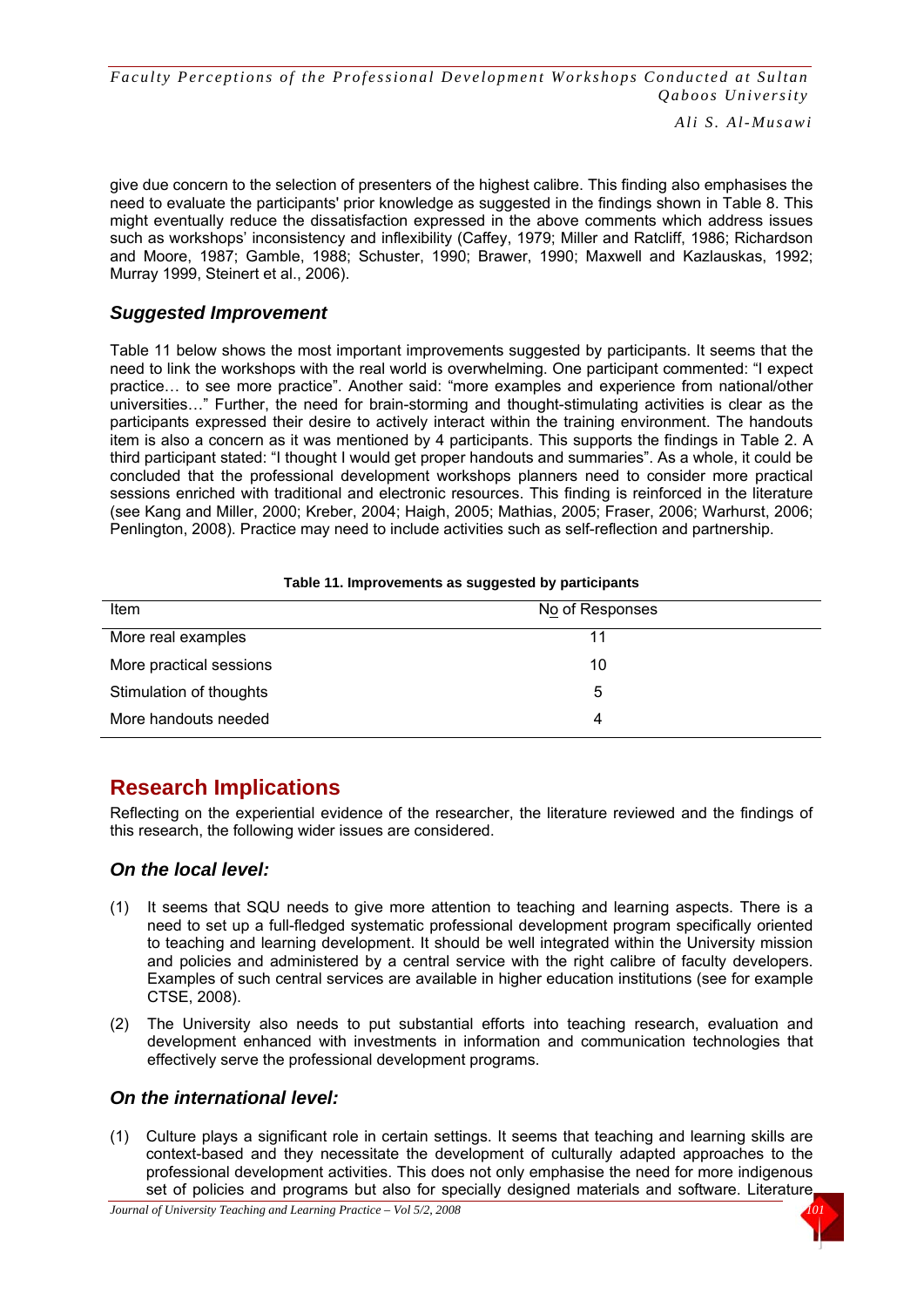*Ali S. Al-Musawi*

reviewed shows different practices on the international level (Trowler and Bamber, 2005; Mohammad and Harlech-Jones, 2008).

- (2) Another phenomenon observed in established face-to-face universities is that transforming the traditional culture of teaching to a technologically-enhanced one is difficult. Face-to-face institutions have to give due concern to the real need and extent to which they would require to adopt new technologies if they continue to support the instructional process with all needed resources in terms of: staffing, money, buildings and equipment. Mechanisms may include the use of team-based approaches to support learners (Shephard, 2004) or blended modes to support lecturers as suggested by Green and Cifuentes (2008);
- *(3)* Adopting technology-based teaching approaches requires more than the technological infrastructure, It requires, more importantly an investment in professional development (Cyrs, 1997; Cahn, 1999; Gentry, Denton, and Kurz, 2008) and employing three factors namely: (a) building awareness and culture to infuse, (b) dissemination activities and (c) adopting innovations, establishing strategies, policies, regulations and quality assurance procedures, and training the faculty members to enable technology transfer.

## **Summary and Conclusions**

In summary, the main result drawn from this study is that the planning efforts at SQU for professional development workshops resulted in a satisfactory implementation of workshops as perceived by the University faculty members. This result supports the work of Postareff, Lindblom-Ylanne, and Nevgi (2008). However, the quantitative findings reveal a more positive view than those revealed by the qualitative ones. Qualitative analysis of data shows that participants see some strengths, weaknesses, and improvements in professional development workshops at SQU. It is interesting that although evidence from literature (see Wallin and Smith, 2005**)** indicates financial limitations can impact on such workshops, these limitations do not seem to have an impact on the case at SQU. This could be attributed to the financial support the University gets from the Omani government.

To conclude, professional development workshops at SQU, although satisfactory to an extent, need improvements in terms of planning (materials selection and distribution; selection of competent presenters; and audience analysis), implementation (flexibility of the program; availability/relevance of materials/resources; and continuous formative feedback), and evaluation (summative/systematic feedback; and continuous review and follow up of materials/resources). Within the scope of these findings, the study recommends: (1) innovative methods to provide materials/resources should be sought, for example using electronic means, (2) selection criteria for presenters to be set and followed, and (3) more qualitative in-depth studies to be conducted on professional development at SQU to investigate related issues in details.

# **References**

- 1. Al Musawi, A., El-Tahir, M., and Abdelraheem, A. (2000). Proposed Plan of Instructional Skills Development Workshop at Sultan Qaboos University. *SQU Academic Council Document*, SQU, Muscat.
- 2. Blackmore, P., and Blackwell, R. (2006). Strategic leadership in academic Development. *Studies in Higher Education*, *3* (31): 373-387.
- 3. Brawer, F. B. (1990). Professional development, the literature: An ERIC Review. *Community College Review*, *18*: 51-56.
- 4. Caffey, D. L. (1979). Full-Time Faculty on Professional development: Their Perceptions of What Is and What Should Be. *Community/Junior College Research Quarterly*, *3*: 311-323.
- 5. Cahn, D. (1999, November). *Professional development at SUNY: Shifting from Teaching to Learning*. Paper presented at the Annual Meeting of the National Communication Association (85th, Chicago, Illinois, November 4-7, 1999), Washington D.C.: Office of Educational Research and Improvement, ERIC Document Reproduction Service No. ED438568

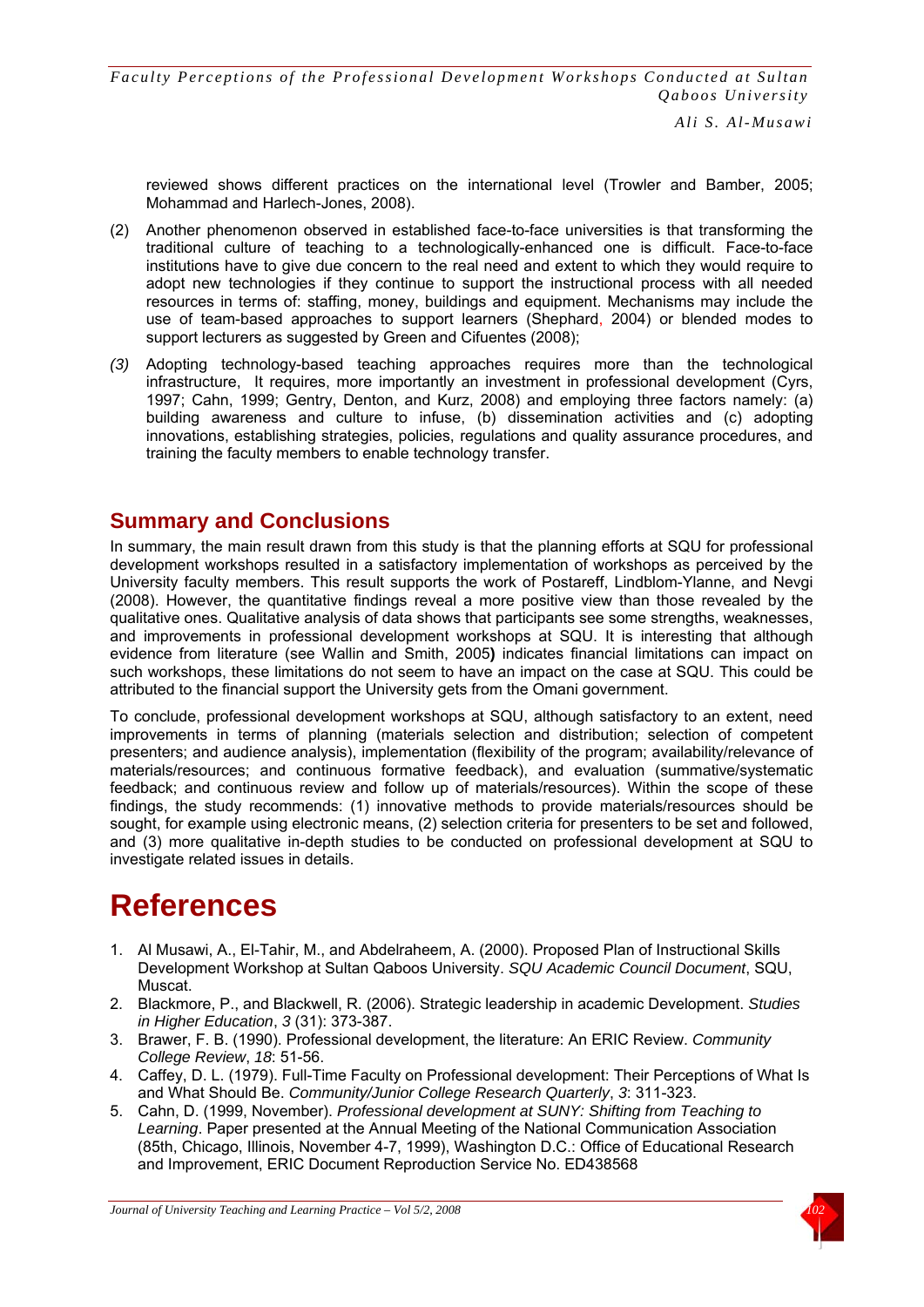- 6. Center for Teaching and Scholarly Excellence –CTSE (2008). *Teaching and Learning Centers in the Unites States*, Hofstra University, Retrieved: 9/10/2008, available at: http://www.hofstra.edu/faculty/ctse/cte\_links.cfm
- 7. Cyrs, T. E. (1997). *Teaching and learning at a distance: What it takes to effectively design, deliver, and evaluate*, San Francisco, CA: Jossey-Bass.
- 8. Fraser, S. P**.** (2006). Shaping the University Curriculum through Partnerships and Critical Conversations**.** *The International Journal for Academic Development*, *1* (11): 5-17(13)
- 9. Frey, B. and Overfield, K. (2000). *Professional development: Assessing Learner Achievement*. Washington D.C.: Office of Educational Research and Improvement, ERIC Document Reproduction Service No. ED443886.
- 10. Gamble, J. K. (1988). What is this thing called professional development? *Political Science Teacher*, *1* (1): 10.
- 11. Gentry, L. B., Denton, C., Kurz, T. (2008). Technologically-Based Mentoring Provided to Teachers: A Synthesis of the Literature, *Journal of Technology and Teacher Education*, *16* (3): 339-373
- 12. Green, M. and Cifuentes, L. (2008). An Exploration of Online Environments Supporting Follow-Up to Face-to-Face Professional Development, *Journal of Technology and Teacher Education*, *16* (3): 283-306
- 13. Haigh, N. (2005). Everyday conversation as a context for professional learning and development. *The International Journal for Academic Development*, *1* (10): 3-16(14)
- 14. Kang, B., and Miller, M. T. (2000). *Professional development: Research Findings, the Literature Base, and Directions for Future*. Washington D.C.: Office of Educational Research and Improvement, ERIC Document Reproduction Service No. ED446574.
- 15. Kreber, C. (2004). An analysis of two models of reflection and their implications for educational development**.** *The International Journal for Academic Development*, *1* (9): 29-49(21)
- 16. Mathias, H. (2005). Mentoring on a Programme for New University Teachers: A partnership in revitalizing and empowering collegiality. *The International Journal for Academic Development*, *2* (10): 95-106(12)
- 17. Maxwell, W. E., and Kazlauskas, E. J. (1992). Which Professional development Methods Really Work In Community Colleges? A Review of the Research. *Community/Junior College Quarterly*, *16*: 351-360.
- 18. Miller, D. J., and Ratcliff, J. L. (1986). Analysis Of Professional Activities Of Iowa Community College Faculty. *Community/Junior College Journal*, *10*: 317-343.
- 19. Mohammad, R. F., Harlech-Jones, B. (2008). Working as Partners for Classroom Reform, *International Journal of Educational Development*, *28* (5): 534-545
- 20. Murray, J. (1999). Professional Development in a National Sample of Community Colleges. *Community College Review*, *3* (27*)*: 47-65.
- 21. Penlington, C. (2008). Dialogue as a Catalyst for Teacher Change: A Conceptual Analysis, *International Journal of Research and Studies*, *24* (5): 1304-1316.
- 22. Pierce, G. (1996, October). *Professional development for Change and Choice*. Paper presented at the Annual Conference of the American Association for Adult and Continuing Education (45th, Charlotte, NC, October 31, 1996), Washington D.C.: Office of Educational Research and Improvement, ERIC Document Reproduction Service No. ED404938.
- 23. Postareff, L., Lindblom-Ylanne, S., and Nevgi, A. (2008). A follow-up study of the effect of pedagogical training on teaching in higher education, *Higher Education, 56* (1): 29–43.
- 24. Richardson, R., and Moore, W. (1987). Professional development And Evaluation in Texas Community Colleges. *Community/Junior College Quarterly*, *11*: 19-32.
- 25. Schuster, J. H. (1990). The Need for Fresh Approaches To Faculty Renewal. In J. H. Schuster and D. W. Wheeler & Associates (Eds.), *Enhancing faculty careers: Strategies for development and renewal* (pp. 3-19). San Francisco: Jossey-Bass.
- 26. Shephard, K. (2004).The role of educational developers in the expansion of educational technology. *The International Journal for Academic Development*, *1* (9): 67-83(17)
- 27. Steinert Y, Mann K, Centeno A, Dolmans D, Spencer J, Gelula M, Prideaux D. (2006). A systematic review of faculty development initiatives designed to improve teaching effectiveness in medical education: BEME Guide No. 8, *Medical Teaching, 28* (6): 497-526.